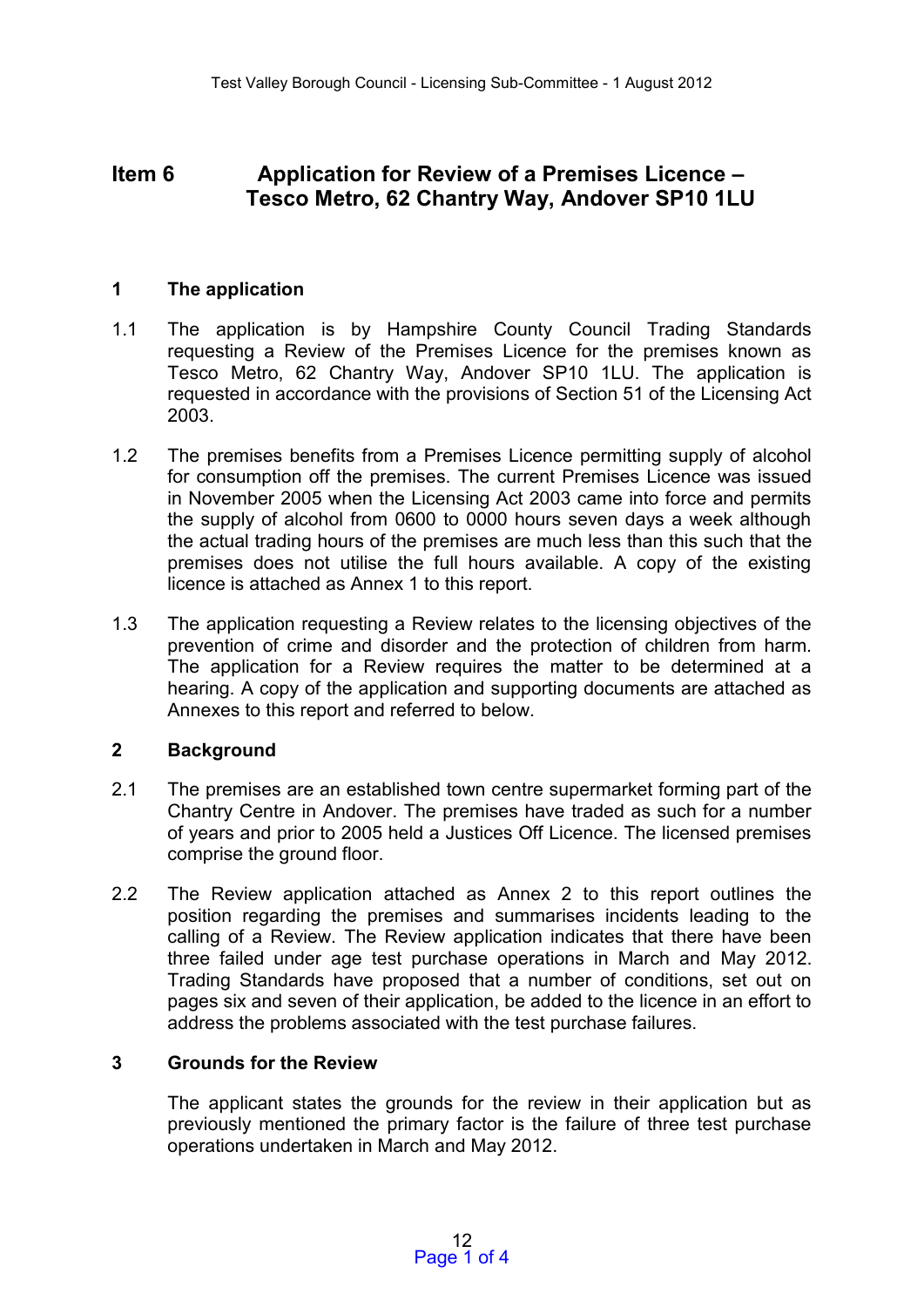# **4 Relevant Representations – Responsible Authorities**

- 4.1 **Test Valley Borough Council** Environmental Health Unit the Environmental Protection Team have no representation to make in respect of the licensing objective of the prevention of public nuisance.
- 4.2 **Test Valley Borough Council** Planning and Building Service has no comments to make.
- 4.3 **Hampshire Fire and Rescue Service –** does not wish to make a representation.
- 4.4 **Hampshire County Council Safeguarding Unit –** welcomes the review but has no further comments to add.
- 4.5 **Hampshire Constabulary –** supports the review application. See Annex 3 attached to this report.

#### **5 Relevant Representations – Other Persons**

5.1 There are no representations from other persons.

#### **6 Policy Considerations**

6.1 It is considered that the following extracts from the amended guidance issued in April 2012 by the Secretary of State under section 182 of the Licensing Act 2003 are relevant.

2.1-2.16 – Crime and disorder 2.41-2.51 – Protection of children from harm 9.27-9.40 – Determining applications 10.1-10.22 - Conditions 11.1-11.24 – Reviews

A copy of the Secretary of State's Guidance will be provided at the meeting for Members of the Committee. Additional copies can be obtained from the Home Office website.

6.2 It is considered that the following extracts from the Licensing Authority's own Statement of Licensing Policy are relevant to this application:

#### Section A: Prevention of Crime and Disorder

The Statement of Licensing Policy has been provided to Members of the Committee. Additional copies will be provided at the hearing. Copies can also be obtained from the Licensing Section of the Legal and Democratic Service or downloaded from the Council's website.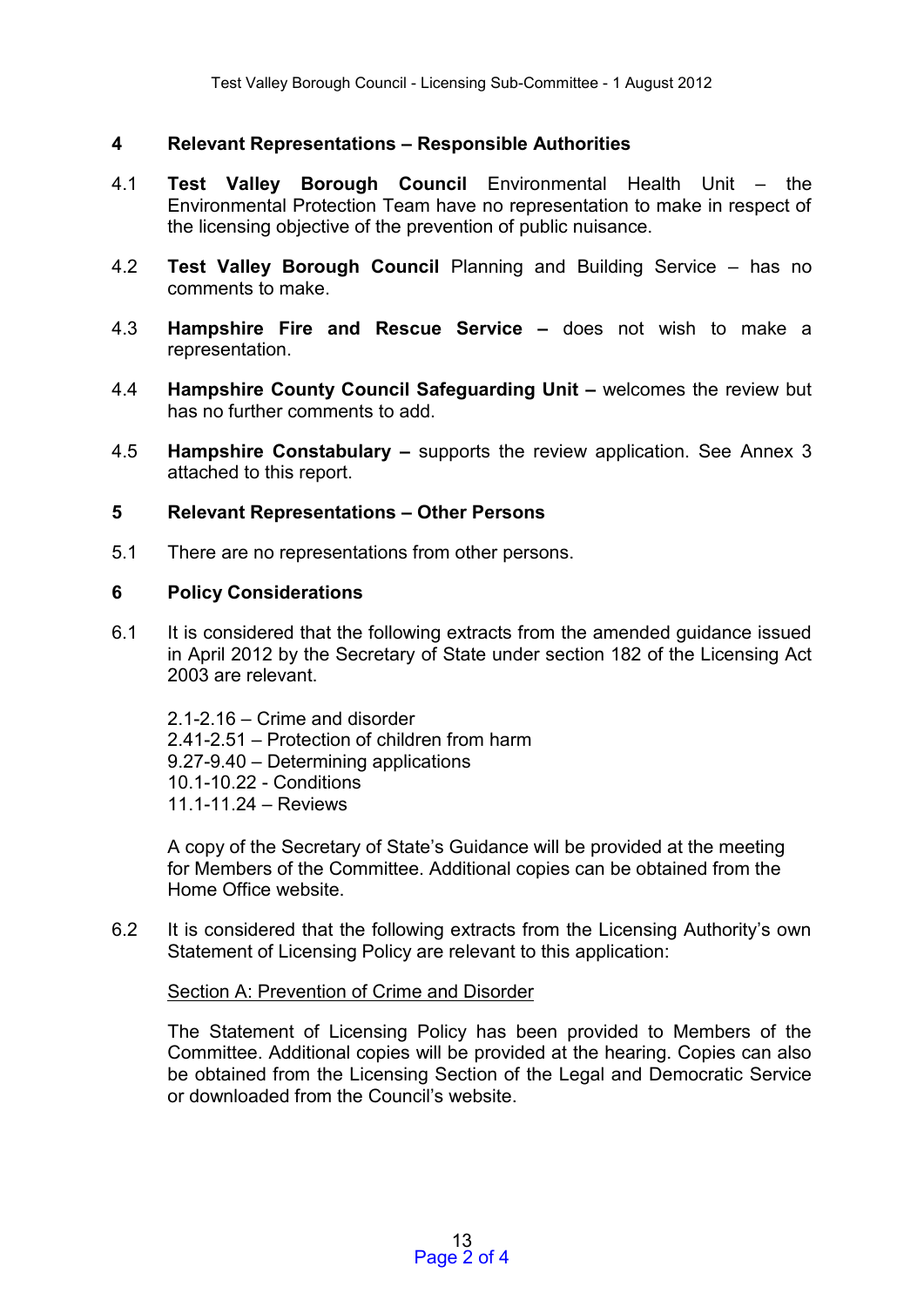# **7 Observations**

- 7.1 The Committee is obliged to determine this application with a view to promoting the four licensing objectives of prevention of crime and disorder, public safety, prevention of public nuisance and the protection of children from harm. In making its decision, the Committee is also obliged to have regard to the national Guidance and the Council's own Statement of Licensing Policy. The Committee must also have regard to all of the representations made and the evidence it hears. The Committee must take such of the following steps as it considers appropriate for the promotion of the licensing objectives:
	- a) Modify the conditions of the Premises Licence, by altering or omitting or adding to them.
	- b) Exclude a licensable activity from the scope of the licence (although this option is not appropriate as the only licensable activity in respect of these premises is that of the sale of alcohol).
	- c) Remove the Designated Premises Supervisor.
	- d) Suspend the licence for a period not exceeding three months.
	- e) Revoke the licence.

The Committee is asked to note that it may not undertake any of the above steps merely because it considers it desirable to do so. It must actually be appropriate in order to promote one or more of the licensing objectives:-

- Prevention of crime and disorder
- Public safety
- Prevention of public nuisance
- Protection of children from harm

The Committee may decide that no action is appropriate if it finds that the review does not require it to take any steps appropriate to promote the licensing objectives. In addition, there is nothing to prevent the Committee issuing an informal warning to the licence holder and/or to recommend improvement within a particular period of time. It is expected that the licensing authority will regard such a warning as an important mechanism for ensuring that the licensing objectives are effectively promoted and that warnings should be issued in writing to the holder of the licence. However, where responsible authorities like the Police have already issued warnings requiring improvement – either orally or in writing – that have failed as part of their own stepped approach to concerns, the Committee should not merely repeat that approach.